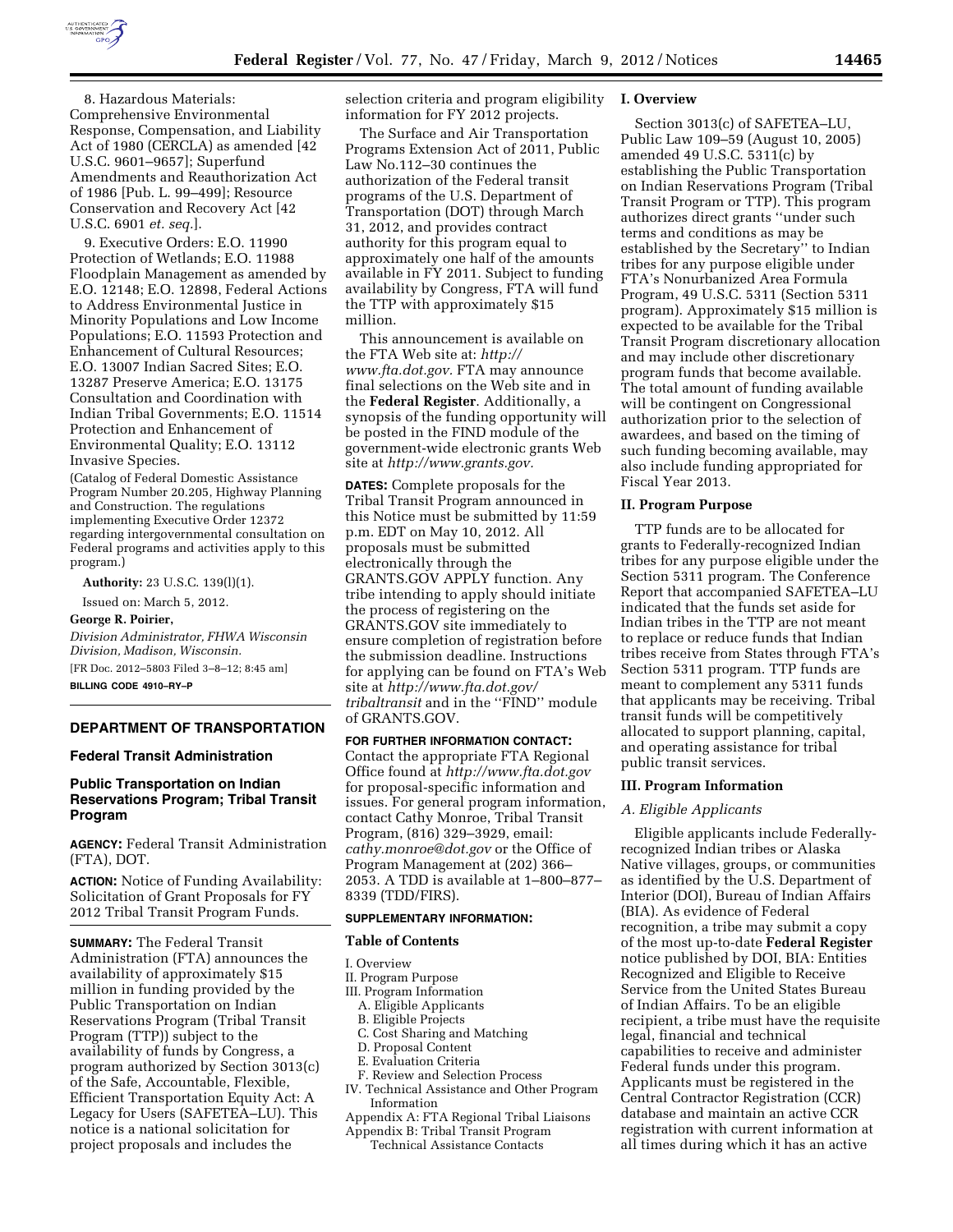Federal award or an application or plan under consideration by FTA.

# *B. Eligible Projects*

Grants can be awarded to eligible applicants located in rural and small urban areas with populations under 50,000 not identified as an urbanized area by the Bureau of the Census and may be used for public transportation capital projects, operating costs of equipment and facilities for use in public transportation, planning, and the acquisition of public transportation services, including service agreements with private providers of public transportation services. Under the Americans with Disabilities Act of 1990 (ADA), 42 U.S.C. 12101 *et seq.,* public fixed-route operators are required to provide ADA complementary paratransit service to individuals who are unable to use a fixed route due to their disability or a fixed route being inaccessible. Coordinated human service transportation that primarily serves seniors and persons with disabilities, but that is not restricted from carrying other members of the public, is considered available to the general public if it is marketed as public transportation. Examples of eligible TTP projects are capital and operating expenses for new transit service (e.g. start up), capital and operating expenses for continuation or expansions of existing transit services, and operational planning. Additionally, eligible applicants may apply for planning grants of up to \$25,000 for planning studies.

# *C. Cost Sharing and Matching*

Projects selected for funding under the TTP can be funded up to a 100 percent Federal share of project costs. However, FTA is interested in the tribe's financial commitment to the proposed project and requests tribes include a description of their financial commitment to the proposed project in the proposal.

# *D. Proposal Content (All Applicants Must Completely Respond to Items in Section D To Be Considered for TTP Funding)*

# 1. Proposal Submission Process

Project proposals must be submitted electronically through *[http://](http://www.GRANTS.GOV) [www.GRANTS.GOV](http://www.GRANTS.GOV)* by 11:59 p.m. EDT on May 10, 2012. Mail and fax submissions will not be accepted.

A complete proposal submission will consist of at least two files: (1) the SF 424 Mandatory form (downloaded from GRANTS.GOV) and (2) the Tribal Transit supplemental form found on the

# FTA Web site at *[http://www.fta.dot.gov/](http://www.fta.dot.gov/tribaltransit)  [tribaltransit.](http://www.fta.dot.gov/tribaltransit)*

The Tribal Transit supplemental form provides guidance and a consistent format for applicants to respond to the criteria outlined in this Notice of Funding Availability (NOFA). Once completed, the applicant must place the supplemental form in the attachments section of the SF 424 Mandatory form. Applicants must use the supplemental form designated for TTP and attach it to their submission in GRANTS.GOV to successfully complete the application process. A proposal submission may contain additional supporting documentation as attachments.

Within 24–48 hours after submitting an electronic application, the applicant should receive three email messages from GRANTS.GOV: (1) Confirmation of successful transmission to GRANTS.GOV; (2) confirmation of successful validation by GRANTS.GOV; and (3) confirmation of successful validation by FTA. If the applicant does not receive confirmations of successful validation and instead receives a notice of failed validation or incomplete materials, the applicant must address the reason for the failed validation or incomplete materials, as described in the notice, and resubmit the proposal before the submission deadline. If making a resubmission for any reason, the applicant must include all original attachments regardless of which attachments are updated and check the box on the supplemental form indicating this is a resubmission.

Complete instructions on the application process can be found at *[http://www.fta.dot.gov/tribaltransit.](http://www.fta.dot.gov/tribaltransit)*  Important: FTA urges applicants to submit their project proposals at least 72 hours prior to the due date to allow time to receive the validation message and to correct any problems that may have caused a rejection notification. FTA will not accept submissions after the stated submission deadline. GRANTS.GOV scheduled maintenance and outage times are announced on the GRANTS.GOV Web site *[http://](http://www.GRANTS.GOV) [www.GRANTS.GOV.](http://www.GRANTS.GOV)* The deadline will not be extended due to scheduled maintenance or outages.

Applicants may submit one proposal for each project or one proposal containing multiple projects. Applicants submitting multiple projects in one proposal must be sure to clearly define each project by completing a supplemental form for each project. Additional supplemental forms must be added within the proposal by clicking the ''add project'' button in Section II of the supplemental form.

Information, such as applicant name, Federal amount requested, description of areas served, and other information may be requested in varying degrees of detail on both the SF 424 form and supplemental form. Applicants must fill in all fields unless stated otherwise on the forms. Applicants should use both the ''Check Package for Errors'' and the ''Validate Form'' validation buttons on both forms to check all required fields on the forms, and ensure that the Federal and local amounts specified are consistent.

The following information MUST be included on the SF 424 and supplemental forms for all requests for TTP funding:

#### 2. Proposal Information

i. Name of Federally-recognized tribe and, if appropriate, the specific tribal agency submitting the application.

ii. Dun and Bradstreet (D&B) Data Universal Numbering System (DUNS) number if available. (**Note:** If selected, applicant will be required to provide DUNS number prior to grant award).

iii. Contact information including: Contact name, title, address, congressional district, fax and phone number, and email address if available.

iv. Description of public transportation services including areas currently served by the tribe, if any.

v. Name of person (s) authorized to apply on behalf of the tribe (attach a signed transmittal letter) must accompany the proposal.

# 3. Project Information

i. Project Description: Indicate the category for which funding is requested; i.e., start-ups, continuation, expansion or replacements of existing transit services, capital, operational planning, and planning studies. Provide a summary description of the proposed project and how it will be implemented (e.g., number and type of vehicles, routes, service area, schedules, type of services, fixed route or demand responsive), route miles (if fixed route), ridership numbers (actual if an existing system, estimated if a start up system), major origins and destinations, population served, and whether the tribe provides the service directly or contracts for services and how vehicles will be maintained.

ii. Project Timeline: Include significant milestones such as date of contract for purchase of vehicle(s), actual or expected delivery date of vehicles, and operation of service dates. If applying for operational funding, state time period funds will operate the system (e.g. one year).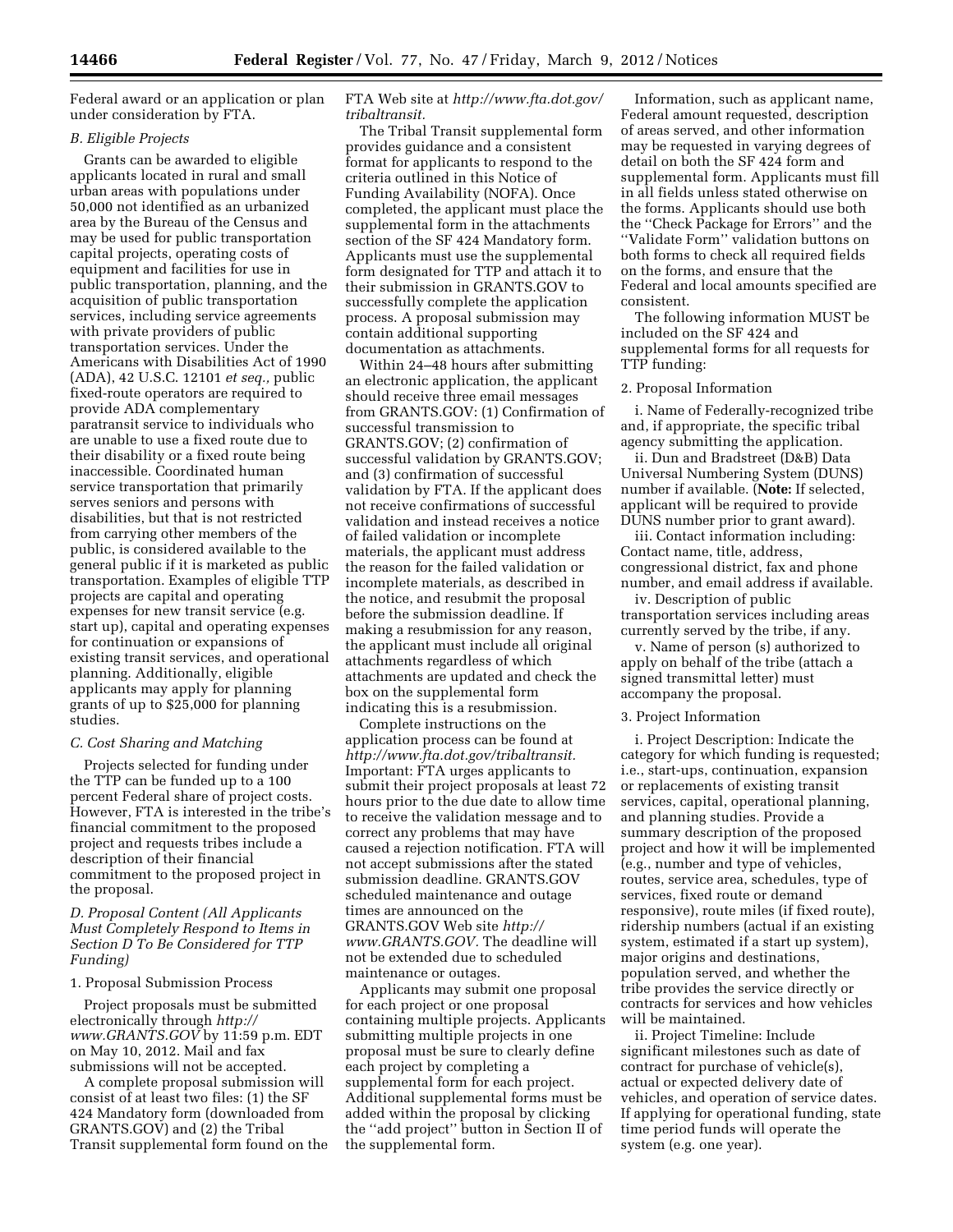iii. Budget: A detailed budget including the Federal amount requested for each purpose for which funds are sought and any funding from other sources that will be provided. A tribe may allow up to fifteen percent of the grant award for planning and the indirect costs rate may not exceed ten percent (if necessary add as an attachment).

# 4. Technical, Legal, Financial Capacity

Tribes that cannot demonstrate adequate capacity in technical, legal and financial areas will not be considered for funding. Every proposal MUST describe the tribe's technical, legal, and financial capacity to implement the proposed project.

i. Technical Capacity: Provide examples of the tribe's management of other Federal projects. What resources does the tribe have to implement the proposed transit project?

ii. Legal Capacity: Provide documentation or other evidence to show that the applicant is a Federallyrecognized tribe and has an authorized representative to execute legal agreements with FTA on behalf of the tribe. If applying for capital or operating funds, does the tribe have appropriate Federal or State operating authority?

iii. Financial Capacity: Does the tribe have adequate financial systems in place to receive and manage a Federal grant? Describe the tribe's financial systems and controls.

# *E. Evaluation Criteria*

FTA will divide proposals into three categories for evaluation. The three evaluation categories are as follows:

• Start-ups—Proposals for funding of new transit service include capital, operating, administration, and planning.

• Continuation of Transit Services— Proposals for funding of continuation or expansion of existing transit services include capital, operating, administration, and planning.

• Planning—Proposals for planning include funding of transit planning studies.

Applications will be grouped into their respective category for review and scoring purposes.

1. Evaluation Criteria for Start-ups and Continuation of Transit Services

i. Planning and Local/Regional Prioritization

In this section, the applicant should describe how the proposed project was developed and demonstrate that there is a sound basis for the project and that the applicant is ready to implement the project if funded. Information may vary depending upon how the planning

process for the project was conducted. Planning and local/regional prioritization should consider and address the following areas:

a. Describe the planning document and/or the planning process conducted to identify the proposed project.

b. Provide a detailed project description including the proposed or existing service, vehicle and facility needs, and other pertinent characteristics of the proposed or existing service implementation.

c. Identify existing transportation services in and near the proposed or existing service area and document in detail whether the proposed project will provide opportunities to coordinate service with existing transit services, including human service agencies, intercity bus services, or other public transit providers.

d. Discuss the level of support by the community and/or tribal government for the proposed project.

e. Describe how the mobility and client-access needs of tribal human service agencies were considered in the planning process.

f. Describe what opportunities for public participation were provided in the planning process and how the proposed transit service or existing service has been coordinated with transportation provided for the clients of human service agencies, with intercity bus transportation in the area, or with any other rural public transit providers.

g. Describe how the proposed or existing service complements rather than duplicates any currently available services.

h. Describe the implementation schedule for the proposed project, including time frame, staffing, and procurement.

i. Describe any other planning or coordination efforts that were not mentioned above.

ii. Demonstration of Need:

In this section, the proposal should demonstrate the transit needs of the tribe and discuss how the proposed transit improvements or continuation of service will or are addressing the identified transit needs. Proposals should include information such as destinations and services not currently accessible by transit, needs for access to jobs or health care, special needs of seniors and individuals with disabilities, income-based community needs, or other mobility needs. If the proposal is for funding to continue existing service, applicants should include information on ridership, a description of the service, including how the existing service is meeting the

needs of the tribe, how the TTP funds are needed to continue the services currently being provided, and a description of how the tribe would be impacted by reduced resources, including potential service disruptions, cancellation or reduction of service, etc. If an applicant received a planning grant in previous fiscal years, it should indicate the status of the planning study and how the proposed project relates to that study.

Based on the information provided, the proposals will be rated on whether there is a demonstrated need for the project and how well the proposed project will fulfill the need.

iii. Demonstration of Benefits:

In this section, proposals should identify expected or, in the case of existing service, achieved, project benefits. Possible examples include increased or sustained ridership and daily trips, improved service, improved operations and coordination, and economic benefits to the community.

Benefits can be demonstrated by identifying the population of tribal members and non-tribal members in the proposed project service area and estimating the number of daily one-way trips the proposed transit service will provide or the actual number of individual riders and trips on existing service. There may be many other, less quantifiable, benefits to the tribe and surrounding community from the proposed project. Applicants should document, explain or show the benefits in whatever format is reasonable to present them.

Based on the information provided, proposals will be rated based on four factors:

a. Will the project improve transit efficiency or increase ridership?

b. Will the project improve or maintain mobility for the tribe?

c. Will the project improve or maintain access to important

destinations and services?

d. Are there other qualitative benefits? iv. Note on Continuation of Transit Projects Funded with FY 2006—FY 2011 TTP funding:

If an applicant is requesting FY 2012 funding to continue a transit service project funded previously with TTP resources, the applicant must demonstrate that the project(s) are in an active status. Active status means the project is currently operating and the tribe has exhibited effective grant management of the project. Applicants should describe in the proposal the status of previous TTP awards and grants, including services currently being provided and how the requested funding will complement the existing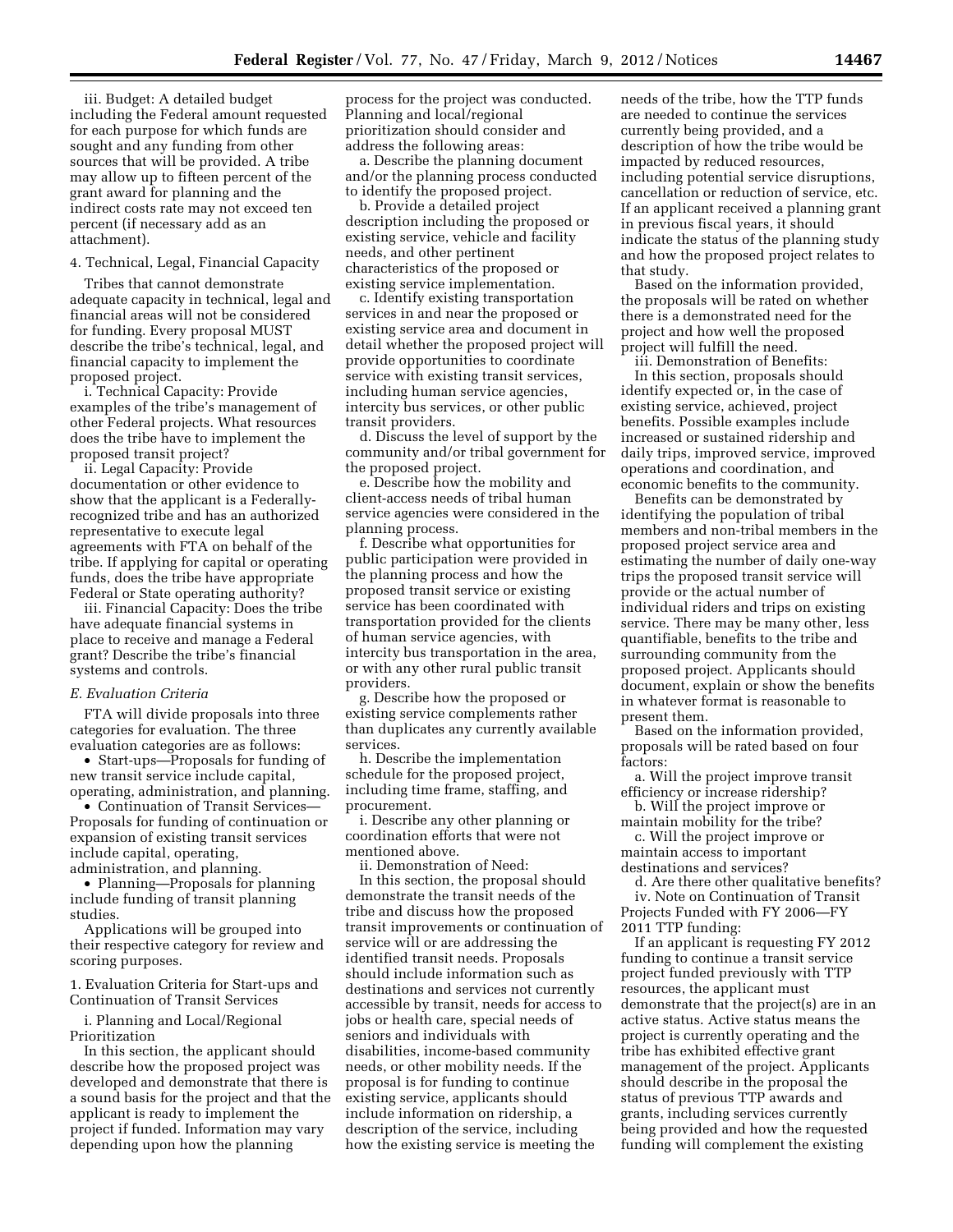service or is necessary to maintain the existing services. As part of the review process, FTA regional offices will also verify prior year management, implementation, and compliance with FTA reporting requirements. If the applicant submitted an application for a prior year competition and was not selected for funding, the applicant should note any impacts to service. The applicant should provide any data that would be helpful to project evaluators, e.g., ridership, increased service hours, extended service routes, or stops.

v. Financial Commitment and Operating Capacity:

In this section, the proposal should identify any other funding sources used by the tribe to support existing or proposed transit services, including human service transportation funding, Indian Reservation Roads, or other FTA programs such as Job Access and Reverse Commute, New Freedom, Section 5311, Section 5310, or Section 5309 Bus and Bus Facilities. If applicable, the applicant should also describe how prior year TTP funds have been spent to date to support the service.

For existing services, the proposal should show how TTP funding will supplement (not duplicate or replace) current funding sources. If the transit system was previously funded under section 5311 through the State's apportionment, describe how requested TTP funding will expand available services or continue critical existing services.

The proposal should describe any other resources the tribe will contribute to the project, including in-kind contributions, commitments of support from local businesses, donations of land or equipment, and human resources, and describe to what extent the new project or funding for existing service leverages other funding.

The applicant should show its ability to manage programs by demonstrating the existing programs it administers in any area of expertise such as human services. Based upon the information provided, the proposals will be rated on the extent to which the proposal demonstrates that:

a. This project provides new services, maintains or complements existing service;

b. TTP funding does not replace existing funding;

c. The tribe has or will provide nonfinancial support to project;

d. The tribe has demonstrated the ability to provide other services or manage other programs; and

e. Project funds are used in coordination with other services for efficient utilization of funds.

vi. Evaluation Criteria for Planning Proposals

For planning grants, the proposal should describe, in no more than three pages, the need for and a general scope of the proposed study. The proposal should also address the following:

a. What is the tribes' long-term commitment to transit?

b. How will the proposed study implement and/or further tribal transit?

# *F. Review and Selection Process*

In addition to other FTA staff that may review the proposals, a technical evaluation committee will review proposals under the project evaluation criteria. Members of the technical evaluation committee and other involved FTA staff reserve the right to screen and rate the applications it receives and to seek clarification from any applicant about any statement in its application that FTA finds ambiguous and/or request additional documentation to be considered during the evaluation process to clarify information contained within the proposal.

# FTA REGIONAL TRIBAL LIAISONS

After consideration of the findings of the technical evaluation committee, the FTA Administrator will determine the final selection and amount of funding for each project. Geographic diversity and the applicant's receipt and management of other discretionary awards may be considered in FTA's award decisions. FTA expects to announce the selected projects and notify successful applicants in August 2012.

Once successful applicants are announced, they will work with the appropriate Regional office to develop a grant application consistent with the selected proposal in FTA's Transportation Electronic Award Management System (TEAM).

# **IV. Technical Assistance and other Program Information**

This program is not subject to Executive Order 12372, ''Intergovernmental Review of Federal Programs.'' FTA will consider applications for funding only from eligible recipients for eligible projects listed in Section III. Due to funding limitations, applicants that are selected for funding may receive less than the amount requested.

Complete applications must be submitted through GRANTS.GOV by May 10, 2012. Applicants may receive technical assistance for application development by contacting their FTA regional tribal liaison, or the National Rural Transportation Assistance Program office. Contact information for FTA's regional offices can be found on FTA's Web site at [www.fta.dot.gov.](http://www.fta.dot.gov) A list of FTA regional Tribal Liaisons are included in Appendix A.

Issued in Washington, DC, this 6th day of March, 2012.

**Peter Rogoff,** 

*Administrator.* 

**Appendix A** 

| Region 1-Boston                                                                                                                   | Region 6-Ft. Worth                                                                                                                                                        |
|-----------------------------------------------------------------------------------------------------------------------------------|---------------------------------------------------------------------------------------------------------------------------------------------------------------------------|
| Regional Tribal Liaisons: Laurie Ansaldi and Judi Molloy.                                                                         | Regional Tribal Liaison: Lynn Hayes.                                                                                                                                      |
| States served: Connecticut, Maine, Massachusetts, New Hampshire,                                                                  | States served: Arkansas, Louisiana, Oklahoma, New Mexico and                                                                                                              |
| Rhode Island, and Vermont.                                                                                                        | Texas.                                                                                                                                                                    |
| Region 2-New York                                                                                                                 | Region 7-Kansas City, MO                                                                                                                                                  |
| Regional Tribal Liaison: Darin Allan.                                                                                             | Regional Tribal Liaisons: Joni Roeseler and Cathy Monroe.                                                                                                                 |
| States served: New Jersey, New York New York Metropolitan Office.                                                                 | States served: Iowa, Kansas, Missouri, and Nebraska.                                                                                                                      |
| Region 3-Philadelphia<br>States served: Delaware, Maryland, Pennsylvania, Virginia, West Vir-<br>ginia, and District of Columbia. | Region 8-Denver<br>Regional Tribal Liaisons: Jennifer Stewart and David Beckhouse.<br>States served: Colorado, Montana, North Dakota, South Dakota, Utah,<br>and Wyoming. |
| Region 4-Atlanta                                                                                                                  | Region 9-San Francisco                                                                                                                                                    |
| Regional Tribal Liaison: Tajsha LaShore.                                                                                          | Regional Tribal Liaison: Eric Eidlin.                                                                                                                                     |